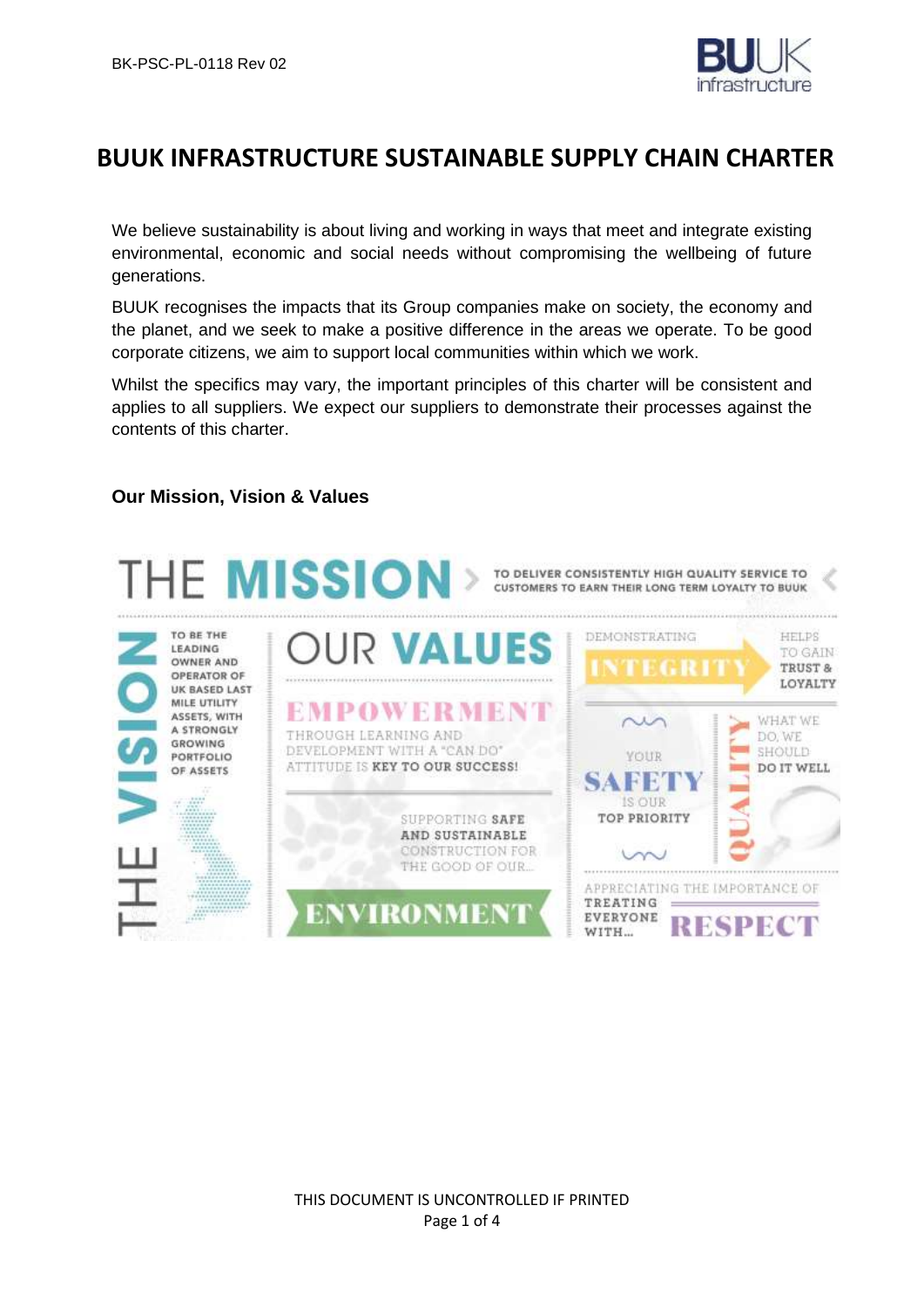

# **Business Ethics**

BUUK do not tolerate corruption, bribery and unfair anti-competitive actions. We expect our suppliers to support our ethical approach by adopting the following principles as a minimum standard:

- We require our suppliers as a minimum to adhere to the UN Global Compact ten principles [https://www.unglobalcompact.org/](https://www.unglobalcompact.org/what-is-gc/mission/principles) [what-is-gc/mission/principles](https://www.unglobalcompact.org/what-is-gc/mission/principles)
- We require our suppliers to comply with the UK Modern Slavery Act 2015 and BUUK's anti-slavery and human trafficking policy
- All suppliers must warrant that they, neither any of their directors, have been convicted of any offence under the Modern Slavery Act 2015
- Have controls in place to ensure suitable levels of data protection for clients, employees and the wider supply chain
- Never directly or indirectly offer or accept any undue payment or consideration
- Financial transactions to be made in accordance with The Bribery Act 2010

# **Infrastructure's Ethics Reporting Hotline**

If you have any issues with or concerns about the business ethics of BUUK Infrastructure or any members of its staff, then please contact:

BUUK Infrastructure's Ethics Reporting Hotline 01359 243310

or

BUUK Infrastructure Asset Management Reporting Hotline 0808 234 2210

# **Health & Safety**

As an organisation we adopt a proactive approach to achieve the strategic goal of zero Serious Safety and High-Risk Incidents.

All suppliers must comply with all applicable laws including the Health and Safety At Work Act 1974 and the requirements of statutory or regulatory authorities concerning works and fire prevention and you must comply with your Health & Safety Policy, procedures and associated documentation and must ensure that your sub-contractors and agents also comply with their health and safety policies.

Suppliers working on site must comply with our health and safety standards, and where applicable, we will audit such compliance.

## **Our Environmental Goal**

Our goal is for BUUK's business operations to be carbon neutral or carbon net zero in respect of Greenhouse Gas Emissions Scopes 1 and 2 and those elements of Scope 3 under or direct control, by 2040.

We require all our suppliers to commit to helping us to achieve this objective and would encourage all suppliers who have not done to date to consider making their own commitment.

## **Environment -The Eradication of Single Use Plastic (SUP)**

BUUK is committed to eradicating all avoidable single use plastic from its business and will not accept single use plastic packaging or products into our business after the 31<sup>st of</sup> December 2024 which is not:

- Specified in relevant UK legislation
- Accepted by BUUK as being essential for Health and Safety purposes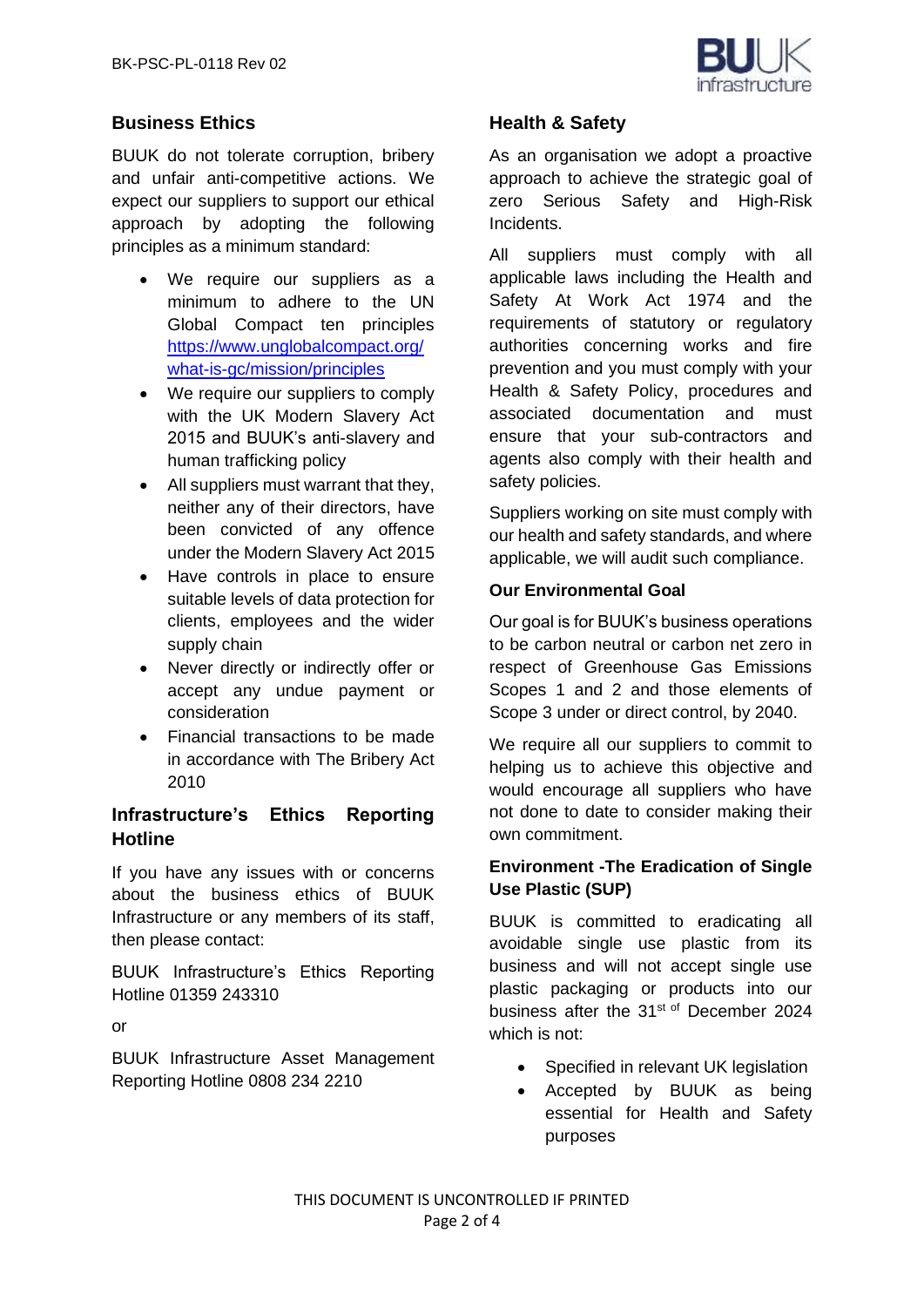

• Is specified in a UK product compliance standard or specification

We require all our suppliers to work with us now to help to reduce plastic pollution and achieve this business objective

## **Resource Sustainability & Compliance**

We recognise that vital changes in business practice is required to procure and use resources sustainably. We will set continuously improving objectives and expect our suppliers to support these intentions.

Anyone providing products, works or services to BUUK must ensure that they comply with all environmental, legislative and regulatory requirements when buying products, works and services.

## **Pollution**

We expect businesses in our supply chain to act to prevent pollution to air, land and water

## **Natural Environment**

We expect suppliers whose activities impact natural habitats to comply with all legal/ planning conditions. Suppliers must demonstrate best practice in management of natural environment, preventing loss and move towards net gain of biodiversity.

## **Waste**

Where goods or services will produce significant waste material, the Facilities Management Team must be involved. The aim will be to ensure that waste material is minimised, recycling is maximised, disposal is effected lawfully and transfer notes are produced and recorded where applicable in accordance with our duty of care and that of the waste contractor. Suppliers must have systems in place to ensure their compliance with the Producer Responsibility Obligations (Packaging Waste) Regulations

For further details please refer to: [http://www.dti.gov.uk/sustainability/packag](http://www.dti.gov.uk/sustainability/packaging.htm) [ing.htm](http://www.dti.gov.uk/sustainability/packaging.htm)

#### **Water**

Where applicable, it should be ensured that equipment purchased uses water efficiently. We expect our suppliers to measure, manage and reduce their use of water intensive products, and encourage their supply chain to do the same, seeking appropriate accreditation where relevant.

## **Community**

We expect our suppliers to have a good understanding of how their activities can impact their local area and wider community. We encourage suppliers to make positive contributions and invest in local employment opportunities and charitable activities as well as minimising disruption to communities.

# **Climate Change Mitigation and Adaption**

Where applicable, we expect our suppliers to offer solutions that will reflect best practice in climate change mitigation and adaption.

Suppliers whose work impacts on our energy consumption must take necessary steps to offer solutions to reduce energy.

Suppliers and subcontractors should consider measuring, managing and reduce their carbon footprint and encourage their supply chain to do the same.

## **Best Practice**

BUUK work towards adopting best practice standards and techniques in sustainable procurement and expect suppliers to do the same.

Suppliers are expected to work towards best practice for their sector and implement innovative solutions for managing the environmental and social impacts.